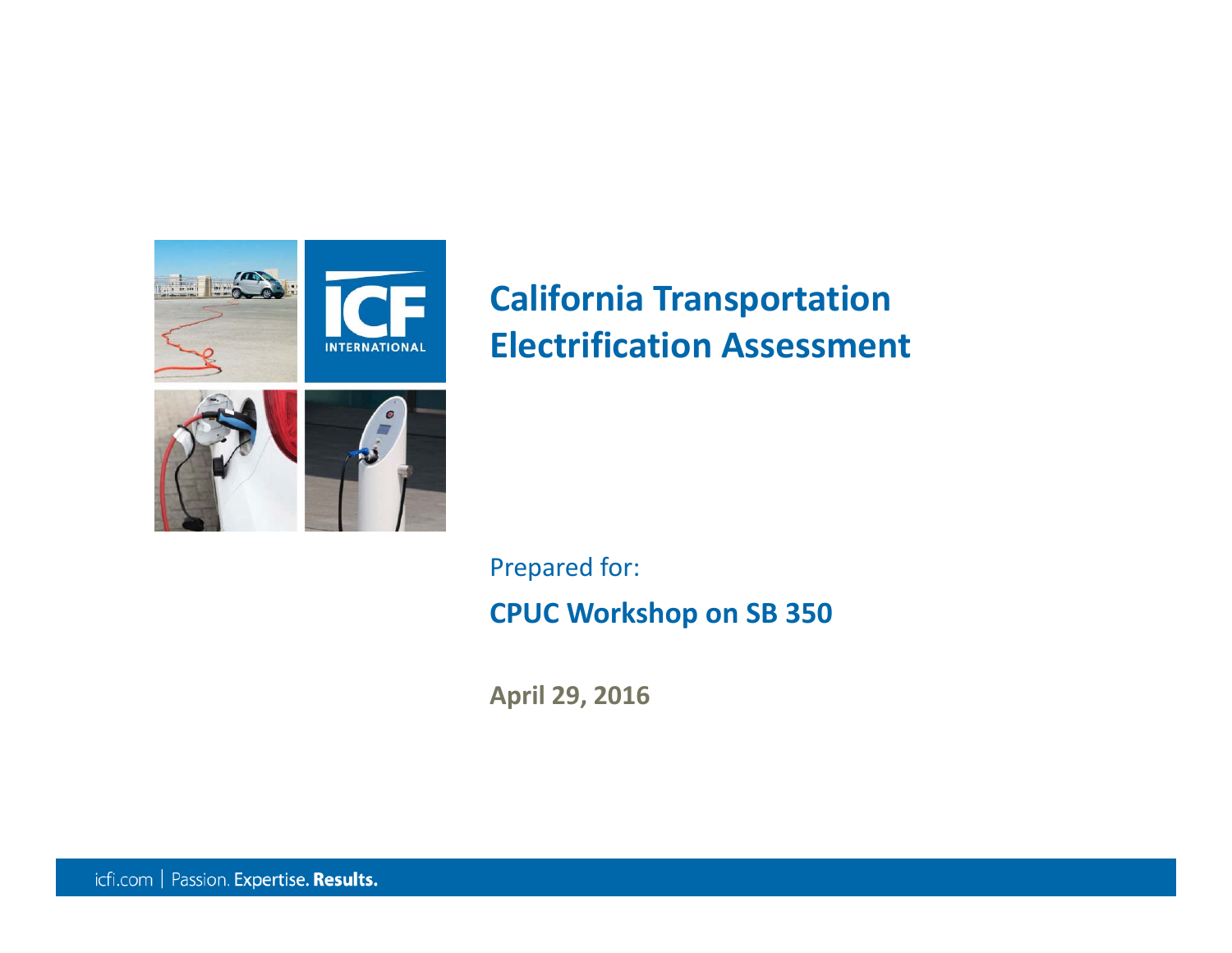Key aspects of the study:

- **Utility Coordination**: This project includes active coordination and collaboration from utilities – PG&E, SCE, SDG&E, SMUD, City of Palo Alto, LADWP, and CMUA members. Engagement of so many utilities demonstrates the collective commitment of the industry to develop <sup>a</sup> coordinated plan related to electrification.
- **Changing landscape**: The current trajectory in California, as it pertains to electrification, will achieve one class of benefits. This study seeks to determine: What *could* the trajectory be and what benefits are we leaving on the table? And what is the course of intervention to change the current trajectory?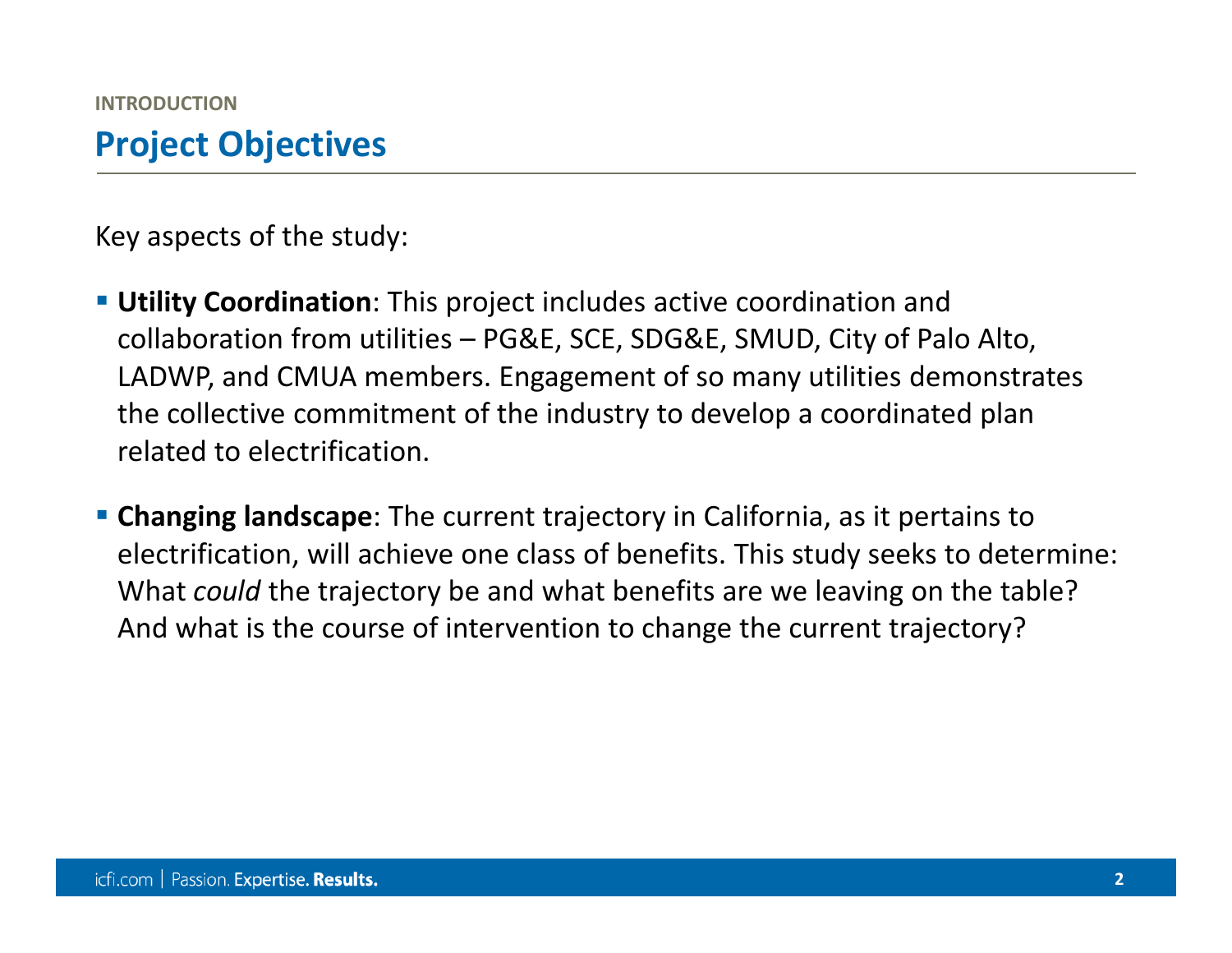### **Work Flow (1 of 2)**

### **Phase 1 of Transportation Electrification Assessment**

- **Assess existing studies**: Literature review of transportation electrification opportunities. Dozens of reports reviewed. Focusing on 18 segments.
- **Market sizing**: Segment-by-segment forecasting for 2020 and 2030.
- **Cost and benefits of selected segments**: Reviewing the costs and benefits of selected TE segments. Considering incremental up‐front costs, the incremental infrastructure costs, incremental benefits including lower operational costs for TE vehicles and equipment, and cost savings from lower electricity fuel costs.
- **Identify market gaps/barriers and potential solutions to address gaps/barriers:** Focusing on mitigation recommendations that could be implemented for whole or partial gaps and barriers. Identifying the party or parties that would be responsible for implementing the solution or corrective action necessary to address the gap or barrier. Keeping in mind that there may be some market gaps barriers for which there is no immediate mitigating solution.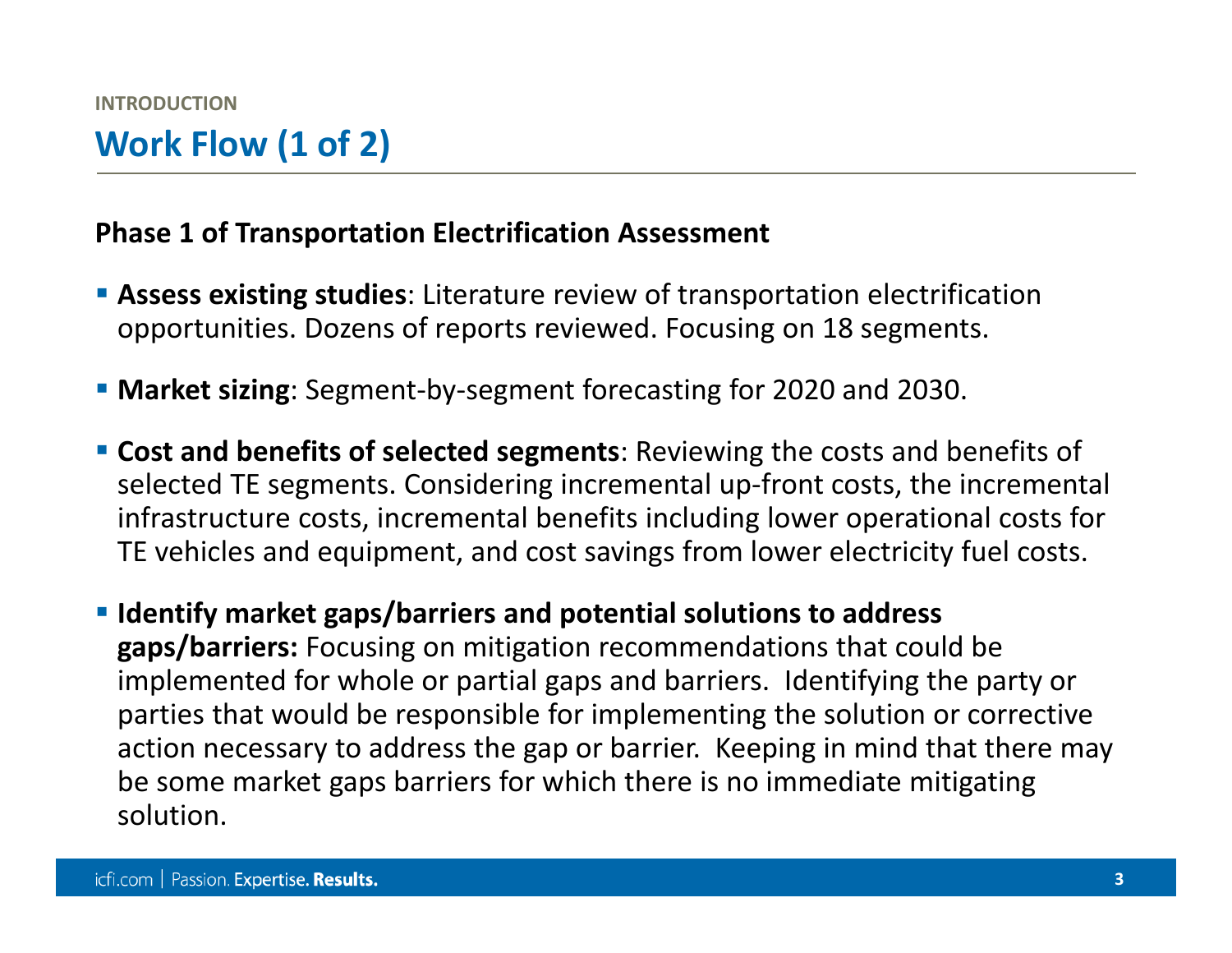### **Phase 2**

 **Grid impacts of light duty plug‐in electric vehicles:** Considering <sup>a</sup> variety of impacts including generation, energy, transmission/distribution, ancillary services, losses, increased RPS procurement.

#### **Phase 3 – Part A**

- **Grid impacts of commercial and non‐road vehicles and technologies:** Considering a variety of impacts including generation, energy, transmission/distribution, ancillary services, losses, increased RPS procurement.
- **Identify market gaps/barriers and potential solutions to address gaps/barriers:** Focusing on mitigation recommendations that could be implemented for whole or partial gaps and barriers. Identifying the utility based solutions or corrective actions to address the gap or barrier. Keeping in mind that there may be some market gaps barriers for which there is no immediate mitigating solution.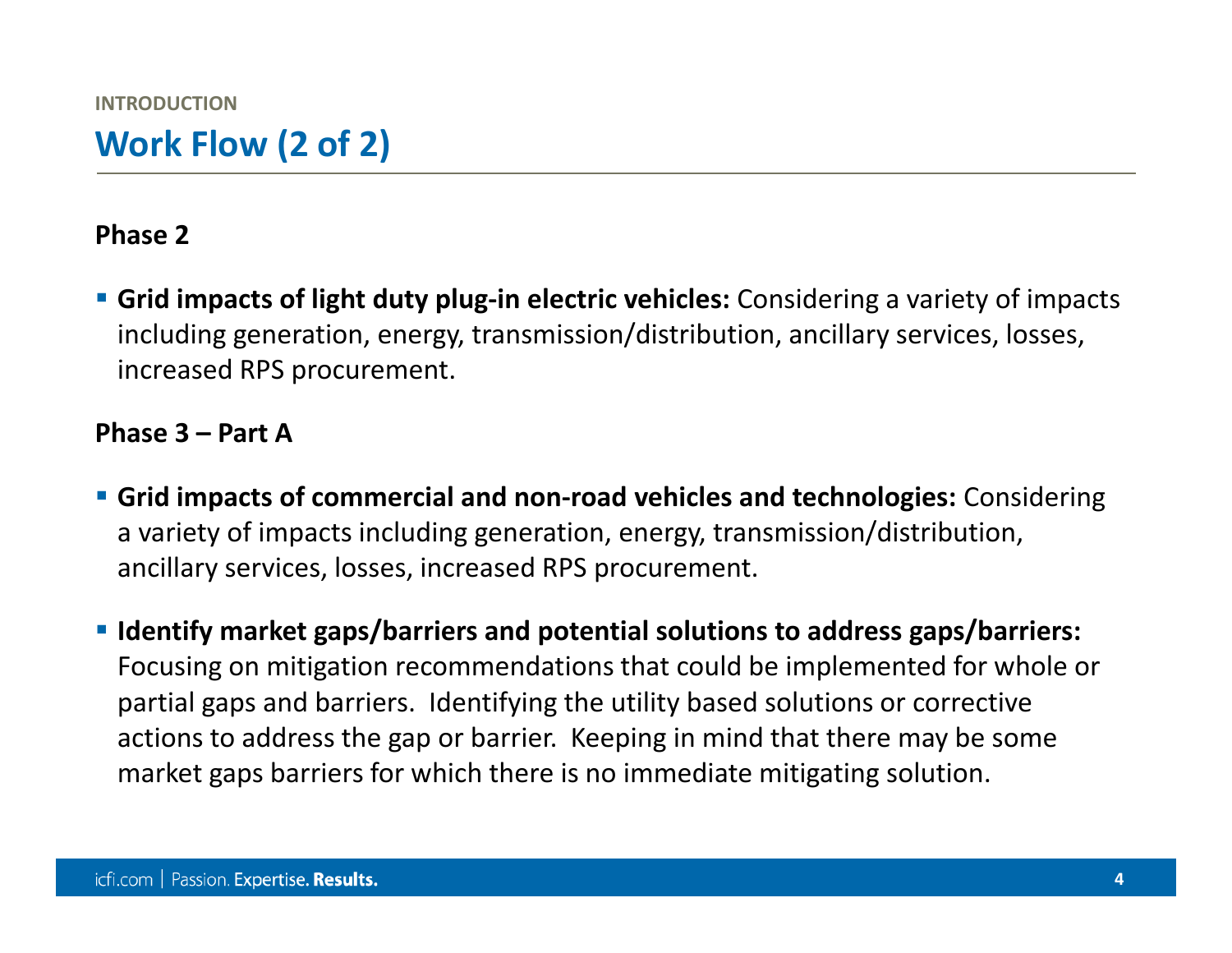## **Costs and Benefits of Electrification Technologies**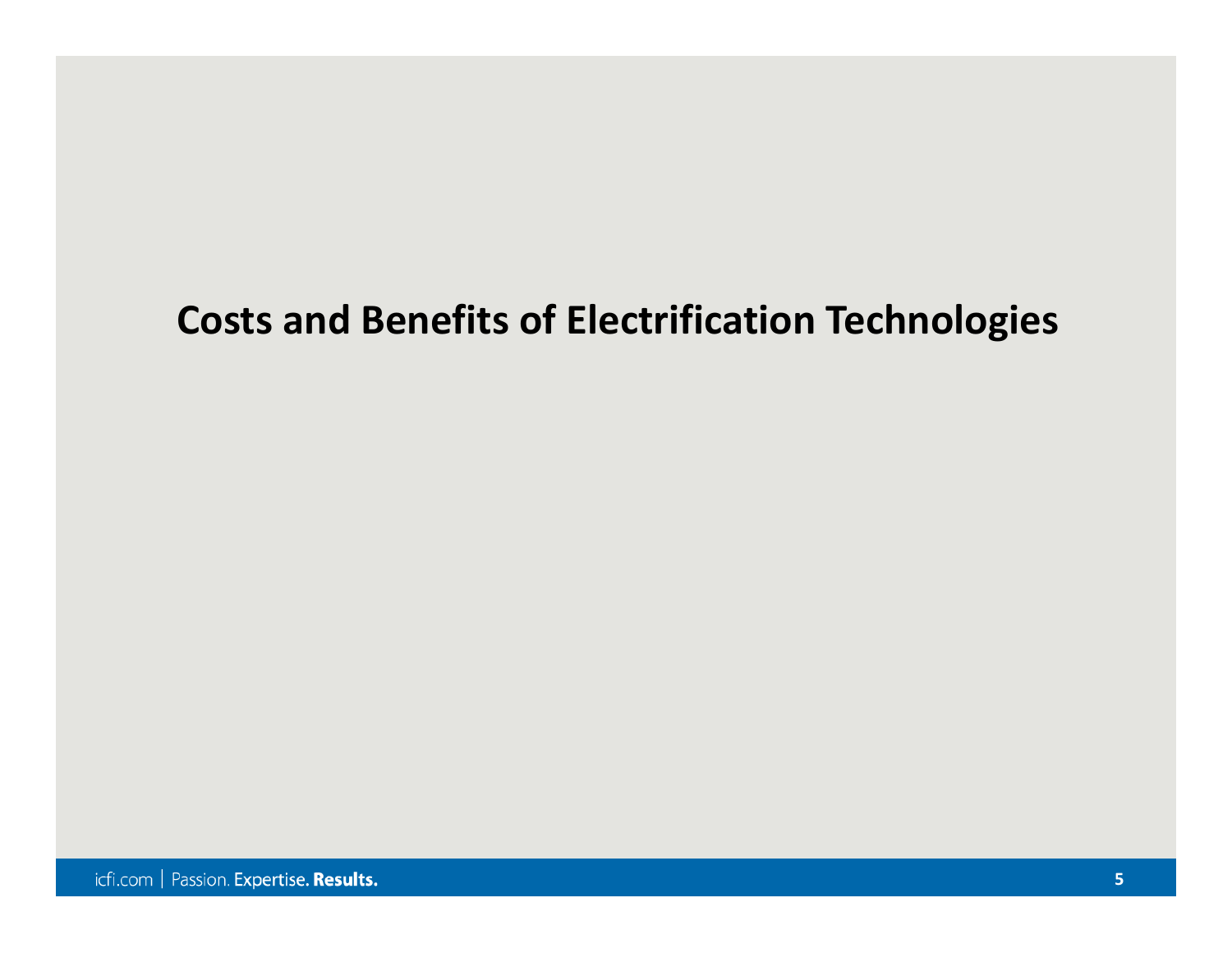#### **COSTS AND BENEFITS OF ELECTRIFICATION TECHNOLOGIES**

### **Electrification Technologies**

| <b>Detailed Forecasting Update</b><br>and Cost Analysis                                                                                                                                   | <b>Detailed Forecasting Update</b>                                                                                                                                                                                                                                                                                                                                                                                                               | <b>Projection to 2030 from</b><br><b>Previous Forecast</b>                                                                                                                                 |
|-------------------------------------------------------------------------------------------------------------------------------------------------------------------------------------------|--------------------------------------------------------------------------------------------------------------------------------------------------------------------------------------------------------------------------------------------------------------------------------------------------------------------------------------------------------------------------------------------------------------------------------------------------|--------------------------------------------------------------------------------------------------------------------------------------------------------------------------------------------|
| <b>PEVs (PHEVs and BEVs)</b><br><b>Forklifts</b><br><b>Truck Stop Electrification</b><br><b>Transportation</b><br><b>Refrigeration Units</b><br>Italic – Phase 2<br><b>Bold - Phase 3</b> | <b>Shore Power</b><br>$\bullet$<br>Port Cargo Handling<br>Equipment<br><b>Airport Ground Support</b><br>$\bullet$<br>Equipment<br><b>High Speed Rail</b><br>Light (including trolley)<br>$\bullet$<br>buses) and Heavy<br>Passenger Rail (BART, LA<br>Metro, SDMTS)<br>Commuter Rail (Caltrain)<br>$\bullet$<br><b>Dual Mode Catenary</b><br>$\bullet$<br>Trucks on I-710/SR60<br><b>Medium- and Heavy-</b><br>$\bullet$<br><b>Duty Vehicles</b> | Lawn & Garden<br>Sweepers/Scrubbers<br><b>Burnishers</b><br><b>Tow Tractors/Industrial</b><br><b>Tugs</b><br>Personnel/Burden<br>$\bullet$<br>Carriers<br><b>Turf Trucks</b><br>Golf carts |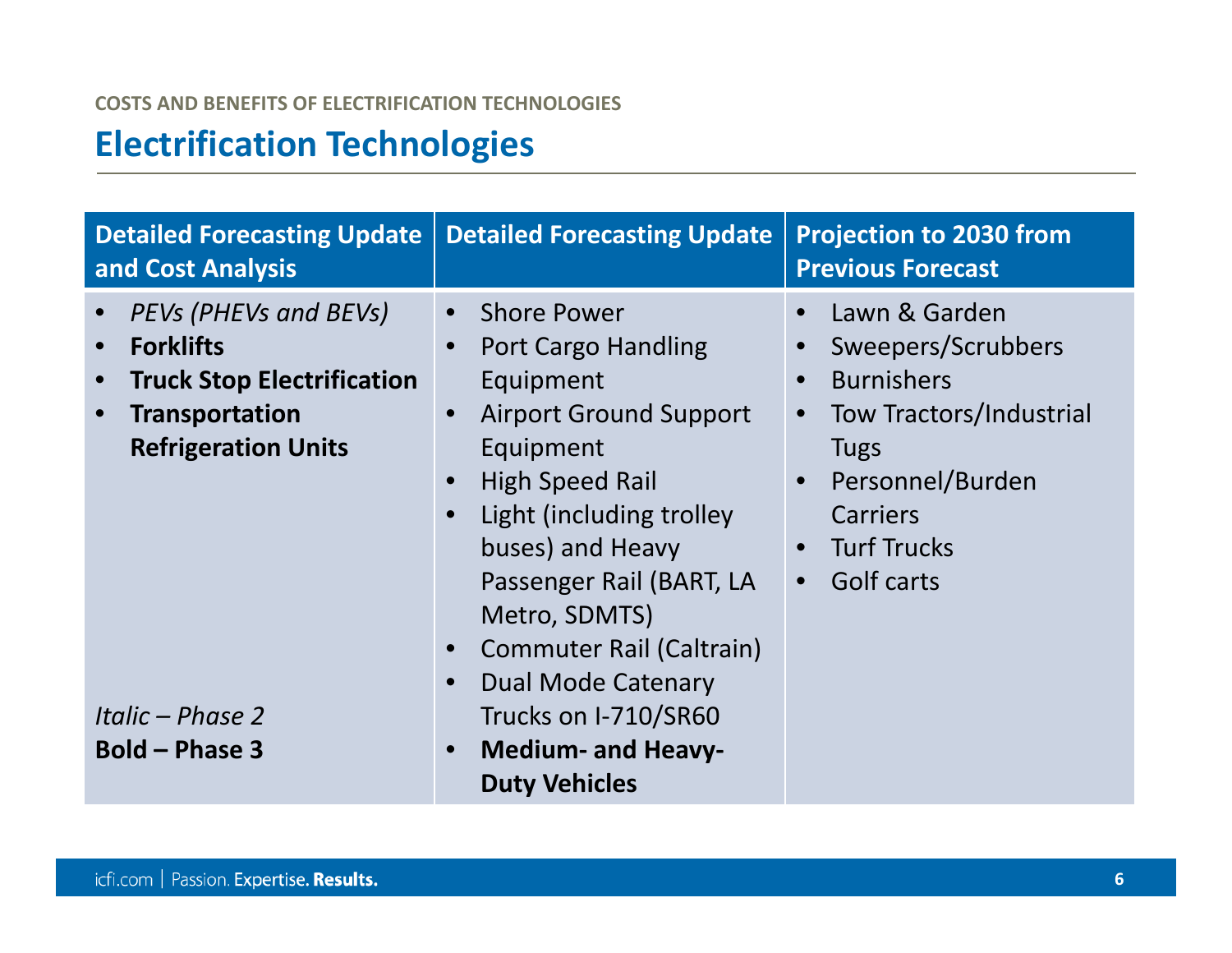## **Detailed Forecasting**

### **Detailed forecasting includes the following:**

- Literature review to reassess the current market and future market conditions
- Contacting industry and government experts (including ARB, CEC and EPA) to characterize the future market conditions and regulatory drivers
- Forecasting future populations and GWh of electricity consumption for three cases:
	- "In Line with Current Adoption" is <sup>a</sup> low case based on anticipated market growth, expected incentive programs, and compliance with existing regulations; for build/no‐build projects like HSR and I‐710 catenary could be zero
	- "Aggressive Adoption" is <sup>a</sup> high case based on aggressive new incentive programs and/or regulations and make sure the high cases are tangibly aggressive and not simply hypothetical maximum
	- "In Between" is <sup>a</sup> medium case that will fall somewhere in the middle and will vary by technology
- A working group consisting of utility representatives helped review the electrification forecasts prior to calculation of benefits and costs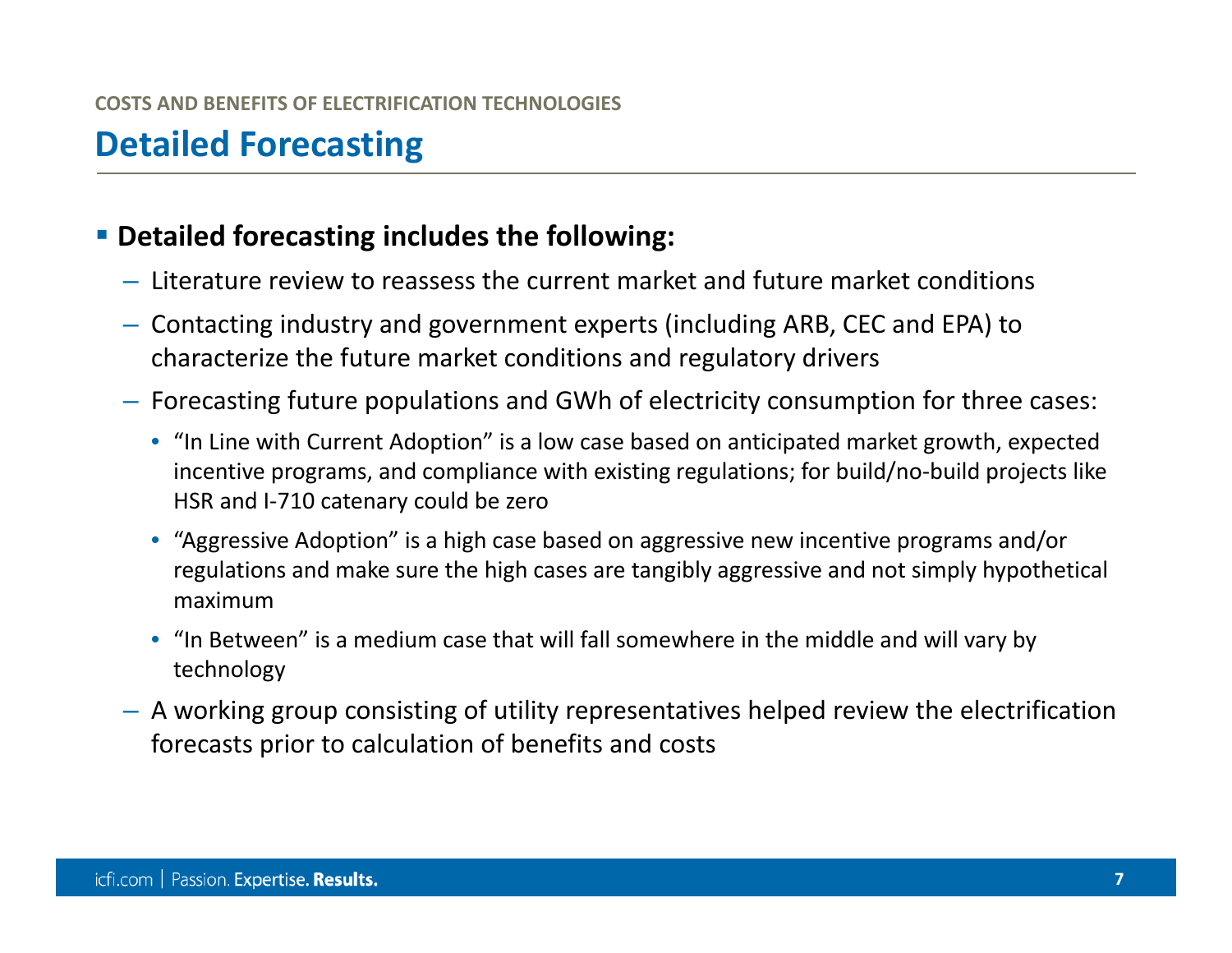### **PEV Forecasts – Three Scenarios representing range of adoption**

- **ZEV Program with 50% Compliance from FCVs:** Compliance with the Zero Emission Vehicle Program and modifying the most likely compliance scenario to achieve 50% compliance from FCVs.
- **ZEV Program "Most Likely Compliance Scenario" from CARB:** In the development of the Zero Emission Vehicle Program, CARB staff developed <sup>a</sup> most likely compliance scenario. There were some modifications to this scenario to reflect recent PEV sales data.
- **ZEV Program Scenario <sup>x</sup> 3:** This scenario is a factor of three larger than the ZEV program's most likely compliance scenario.

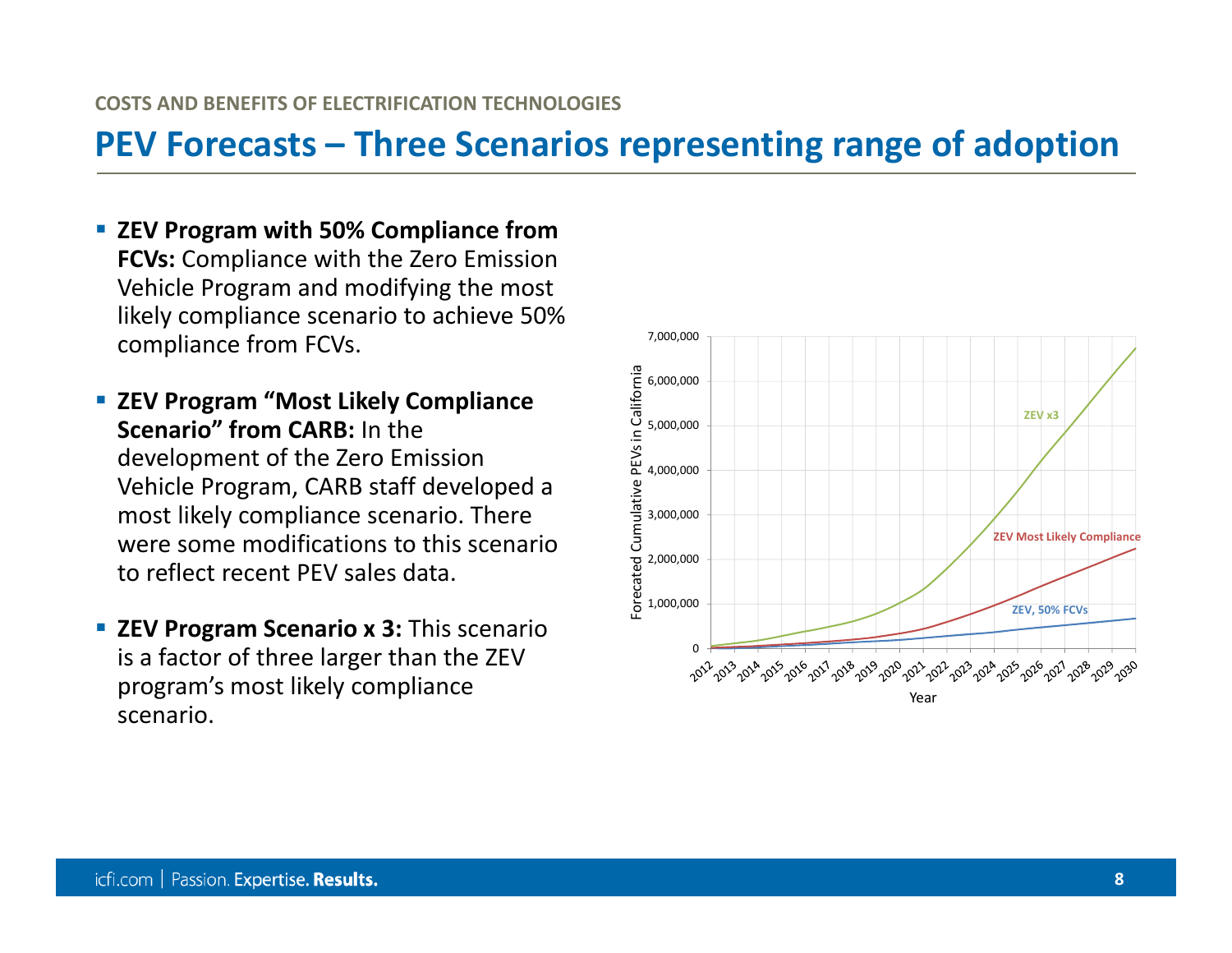### **Costs and Benefits of Electrification Technologies**

- **Based on the projected GWh and populations for each technology and their comparison conventional fuel technologies, the following societal benefits were calculated for all technologies:**
	- GHG emission reductions
	- Criteria pollutant emission reductions
	- Petroleum displacement
- **The lifecycle cost or savings of electric technologies were analyzed by including the following aspects of lifecycle cost:**
	- Equipment costs
	- Infrastructure costs
	- Operations and maintenance
	- Fuel costs
	- Equipment lifetime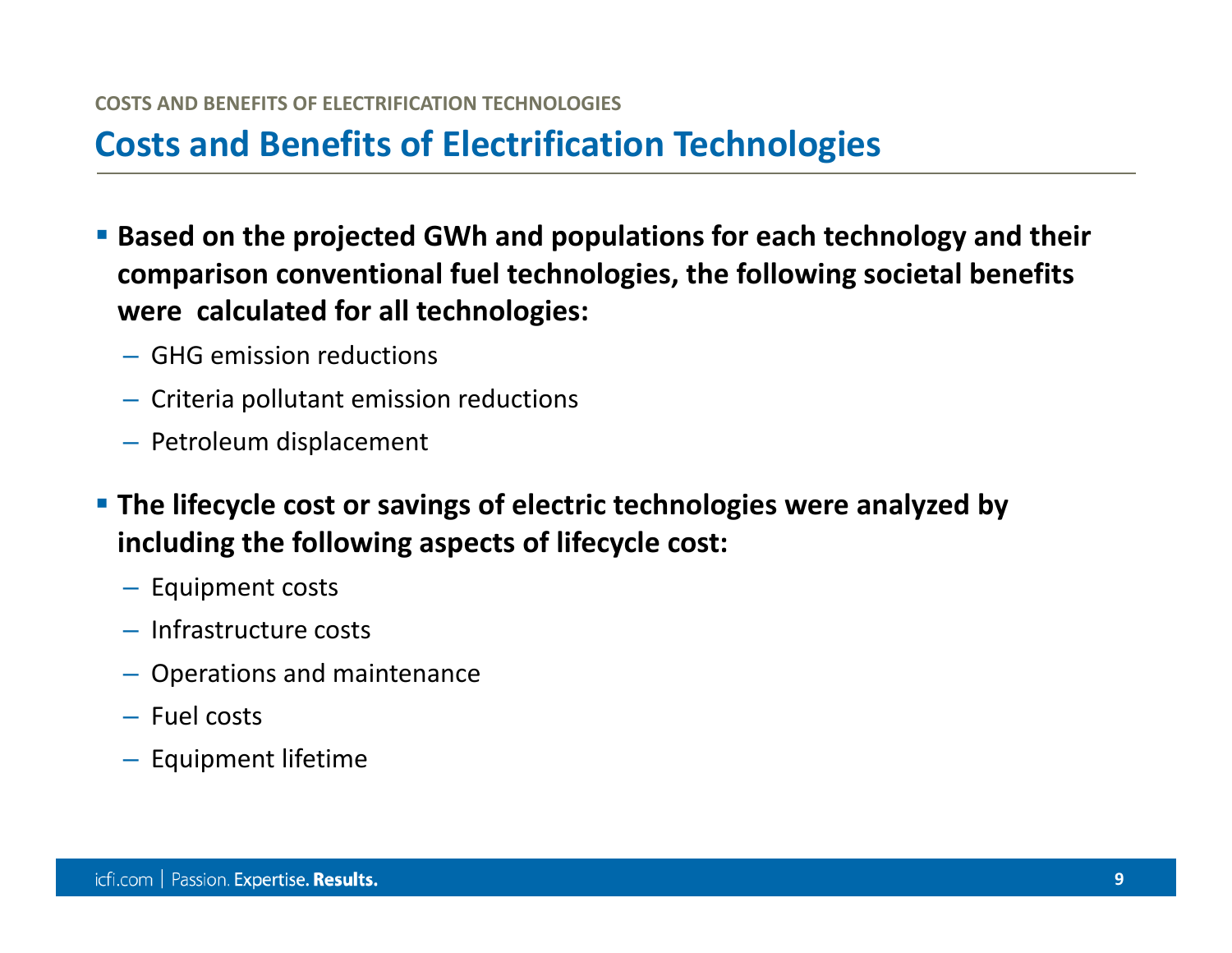### **Overview of Results**

*Electricity Consumption, GHG Emission Reductions*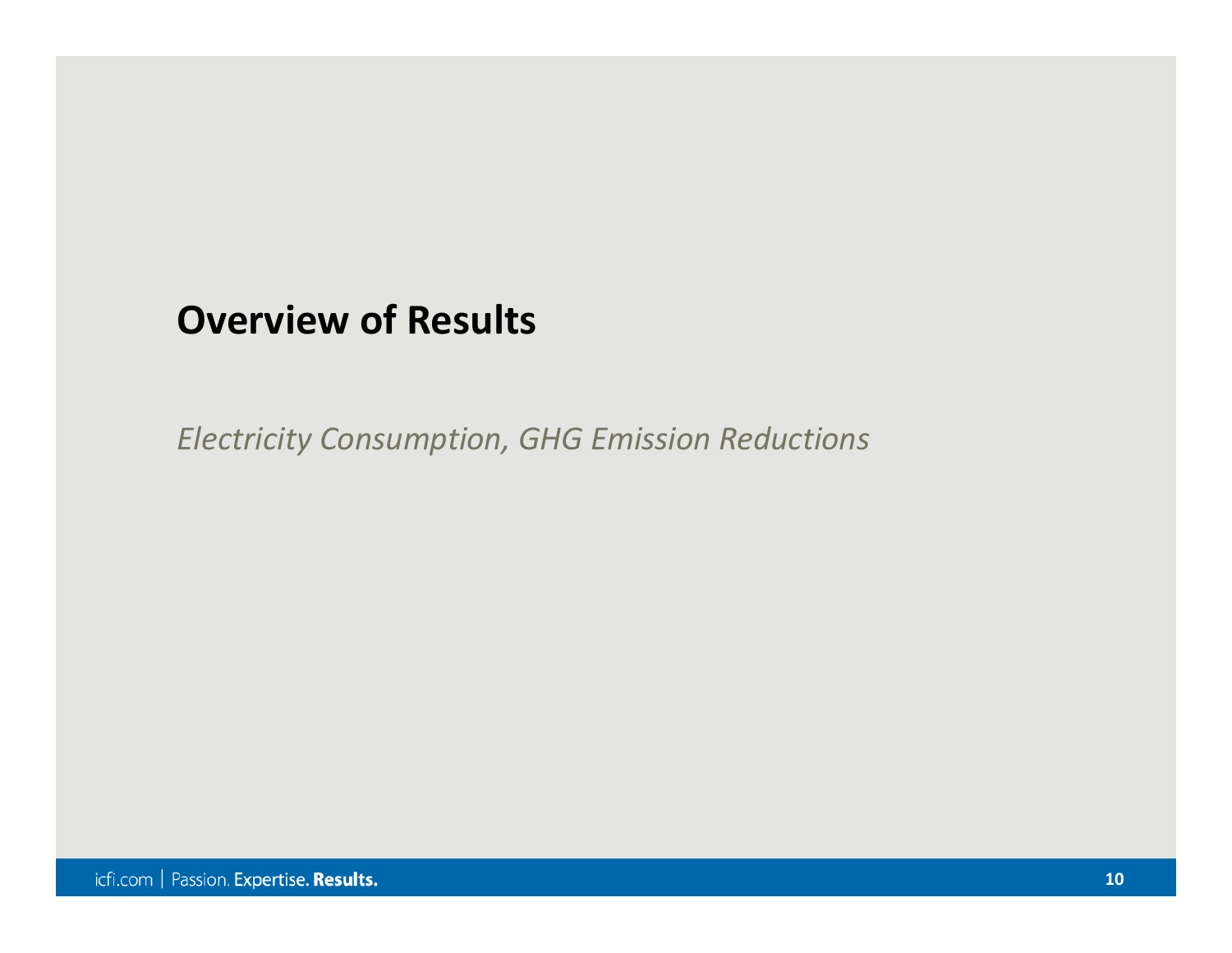### **Electricity Consumption**



Aggressive Adoption 1,966 7,296 34,238

icfi.com | Passion. Expertise. Results.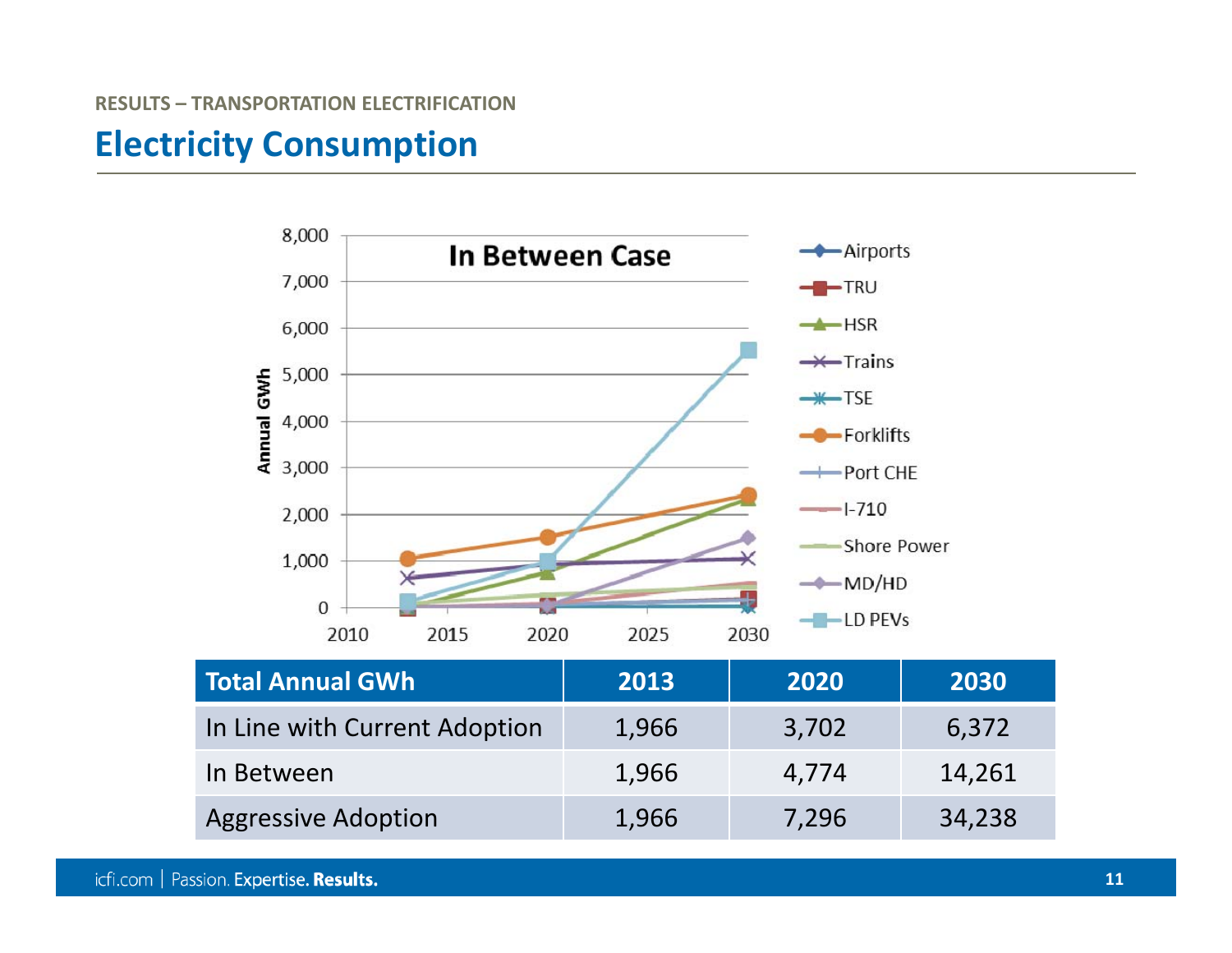### **Greenhouse Gas Emission Reductions**

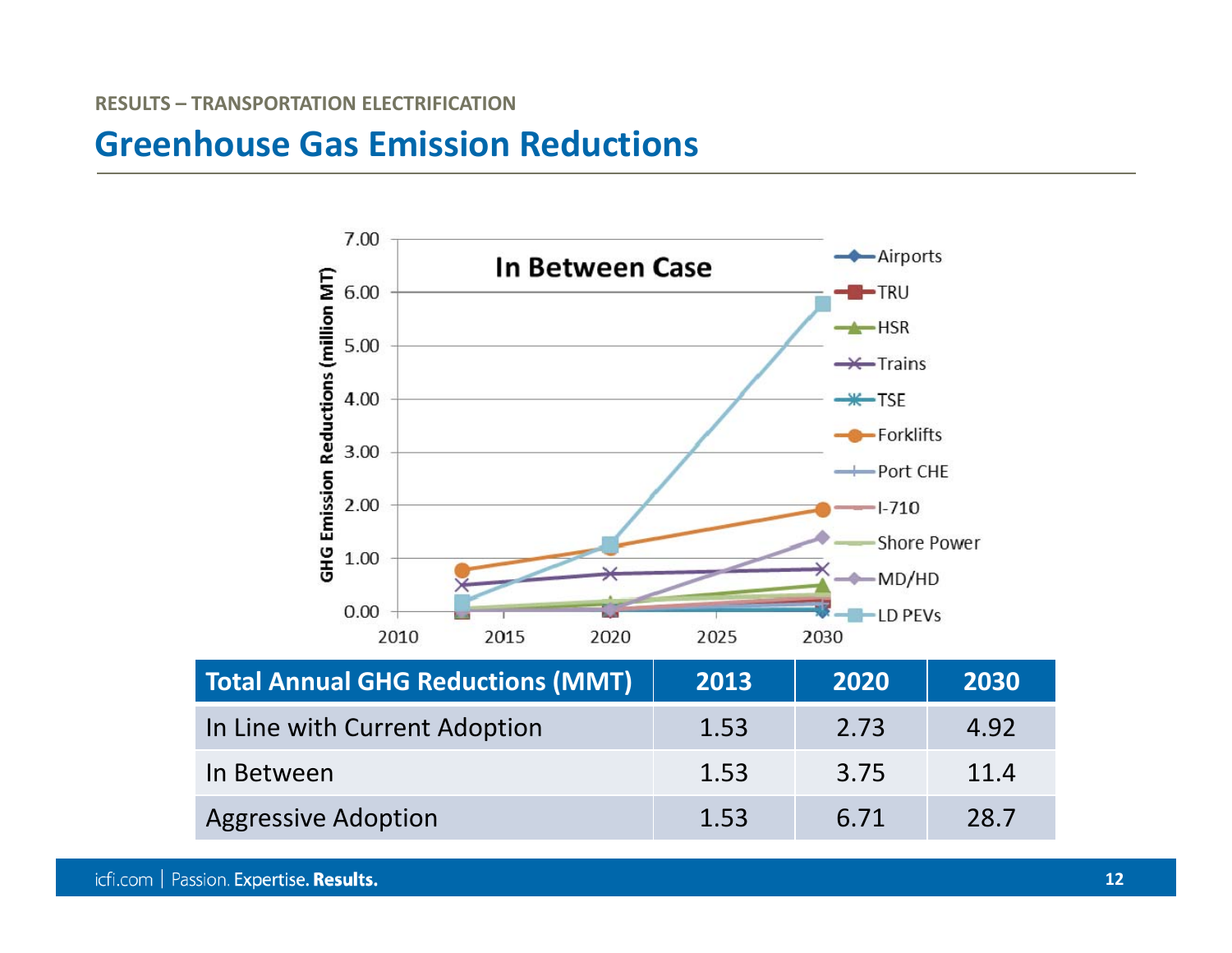#### **RESULTS – TRANSPORTATION ELECTRIFICATION**

### **Benefit‐Cost Ratio of Select TE Technologies**

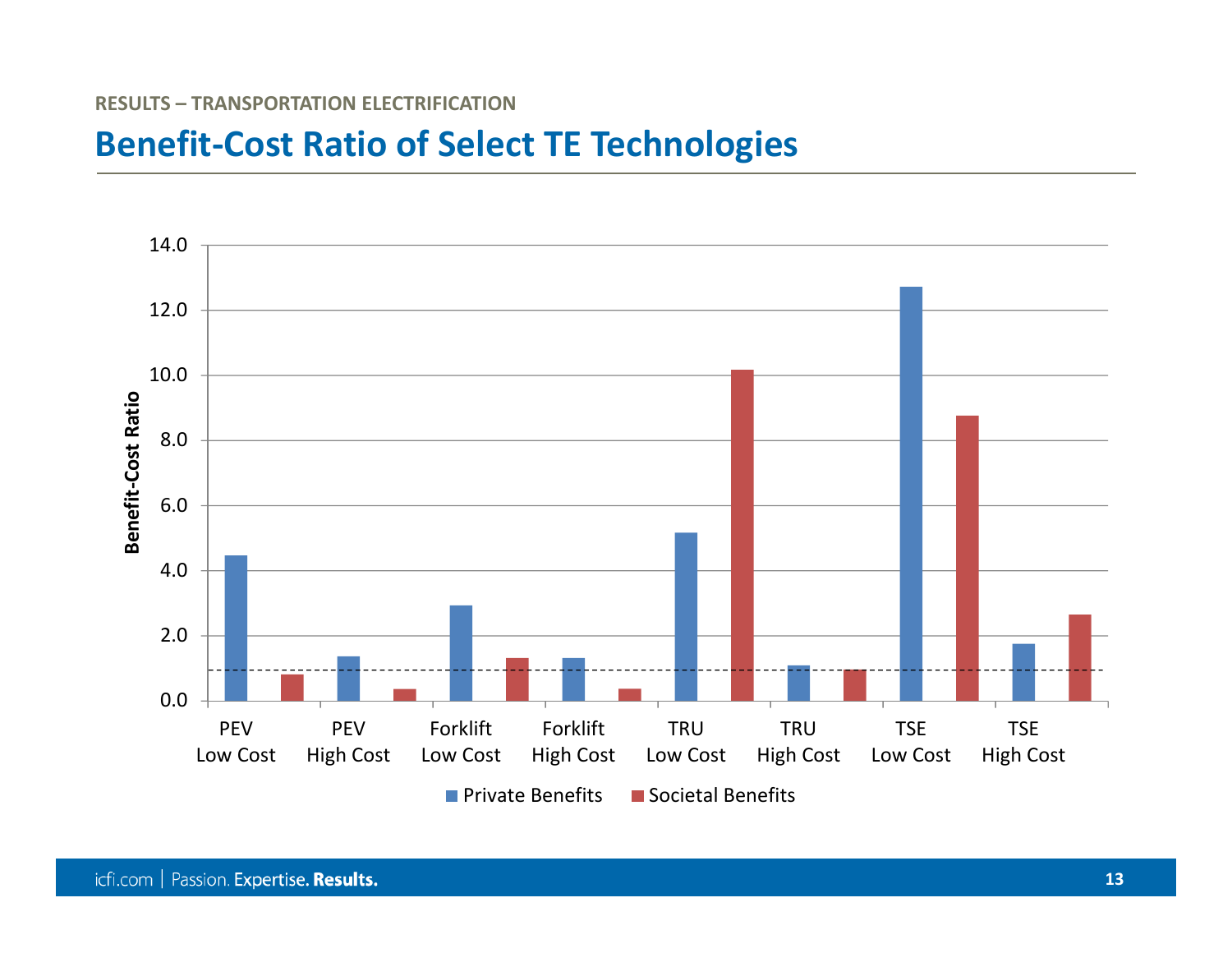

Energy+Environmental Economics

## Transportation Electrification Costbenefit Analysis CPUC SB 350 Workshop April 29, 2016

Eric Cutter Director, Distributed Energy **Resources**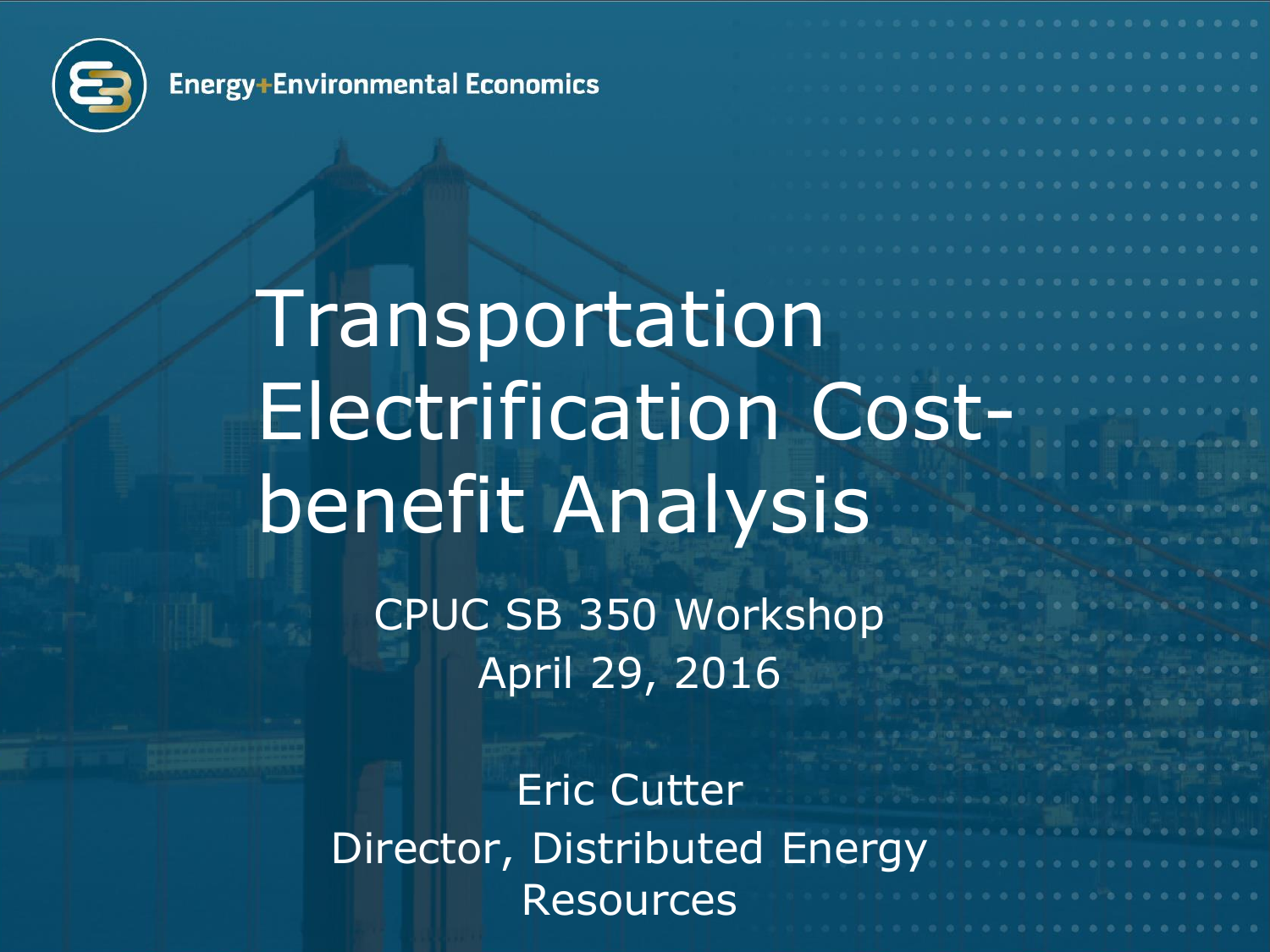





**~ 2 million PEVs by 2025 and 4-7 million by 2030**

**New vehicle sales: ~40% by 2025 and 60% by 2030**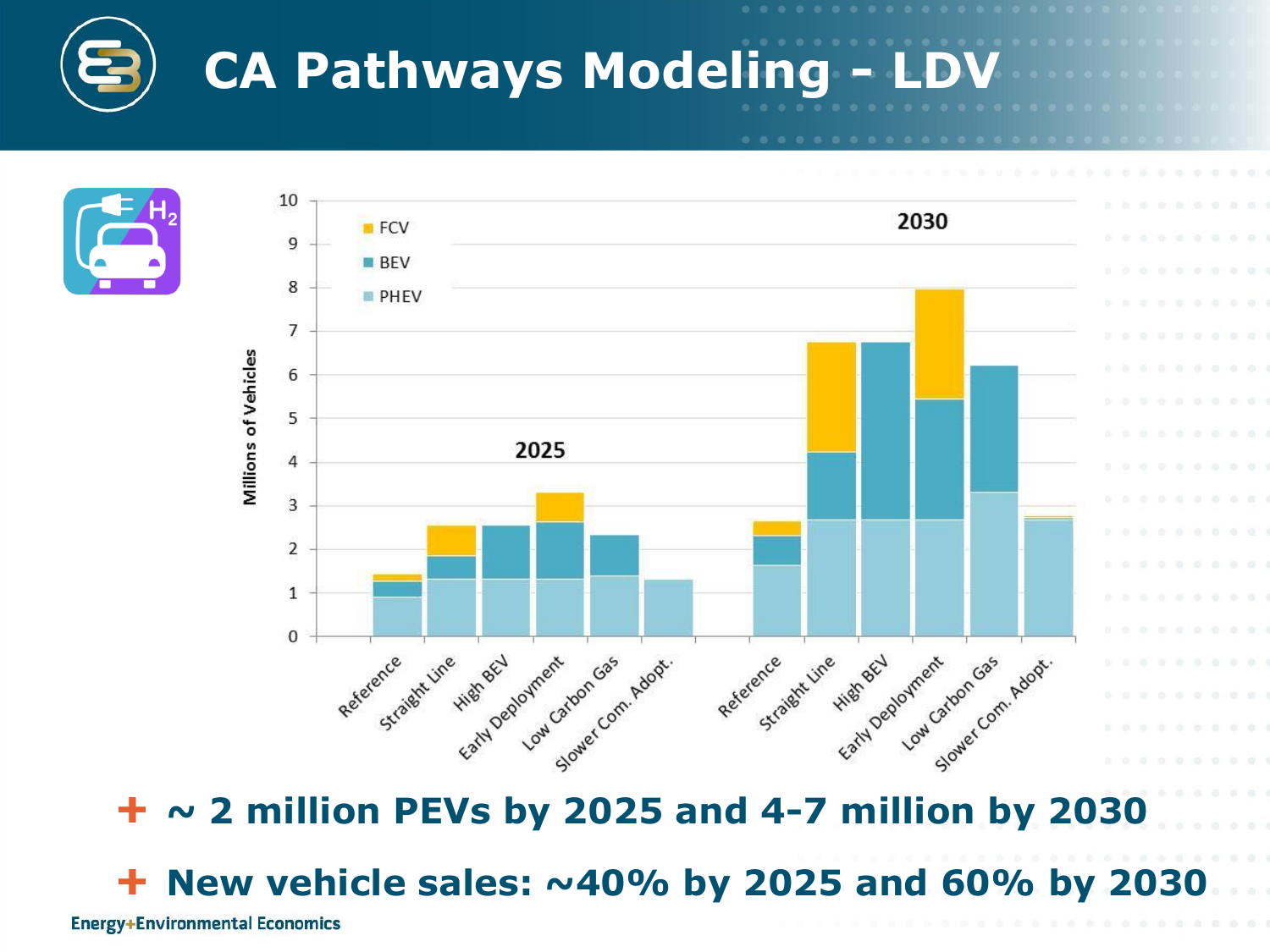## **Costs and benefits -**

### **Economic (TRC) Societal (SCT)**



### **'ZEV Most Likely' LDV adoption 2015-2030 Present Value TRC and SCT benefits of \$4.3 and**  ÷ **\$5.4 Billion respectively**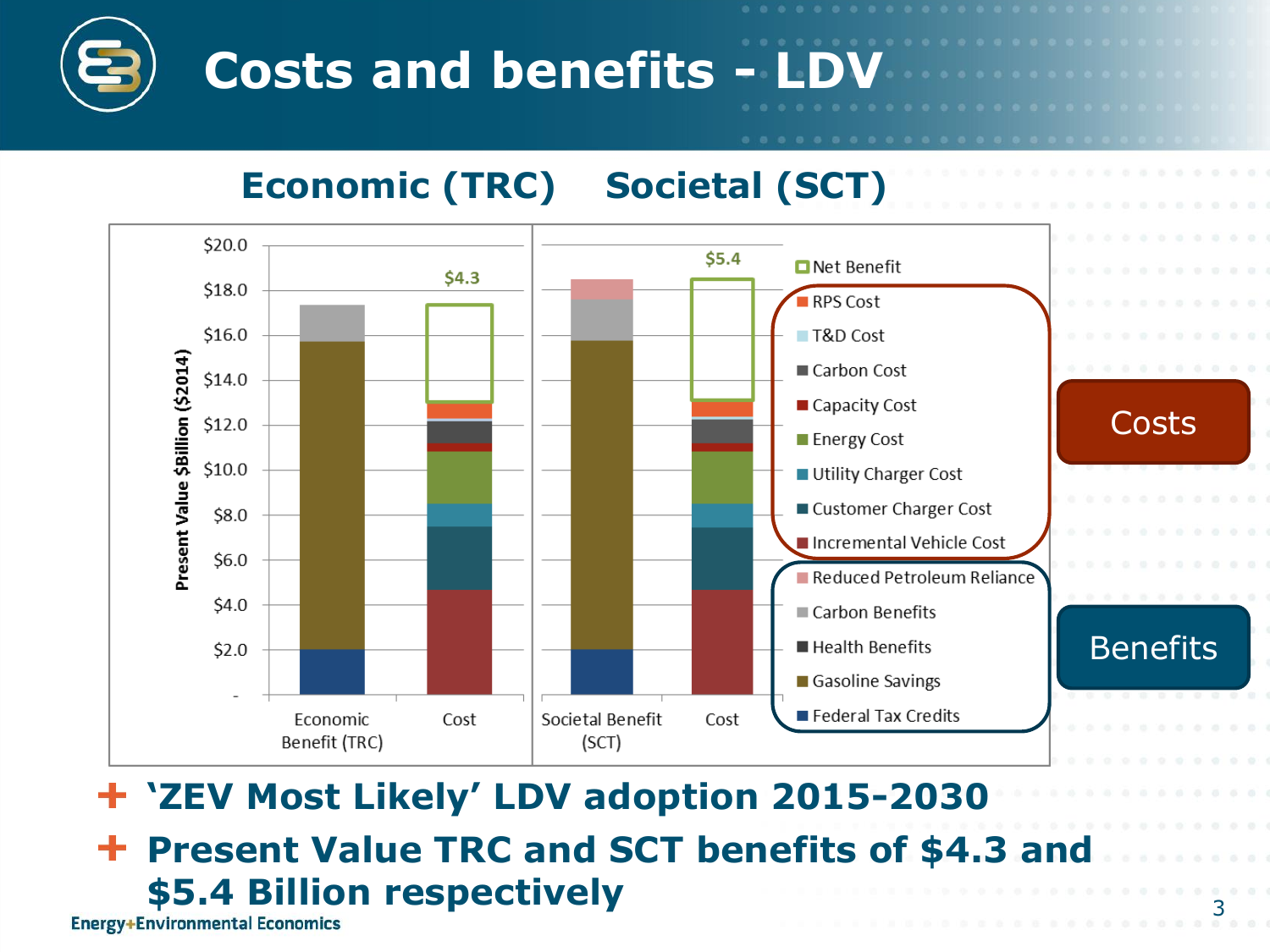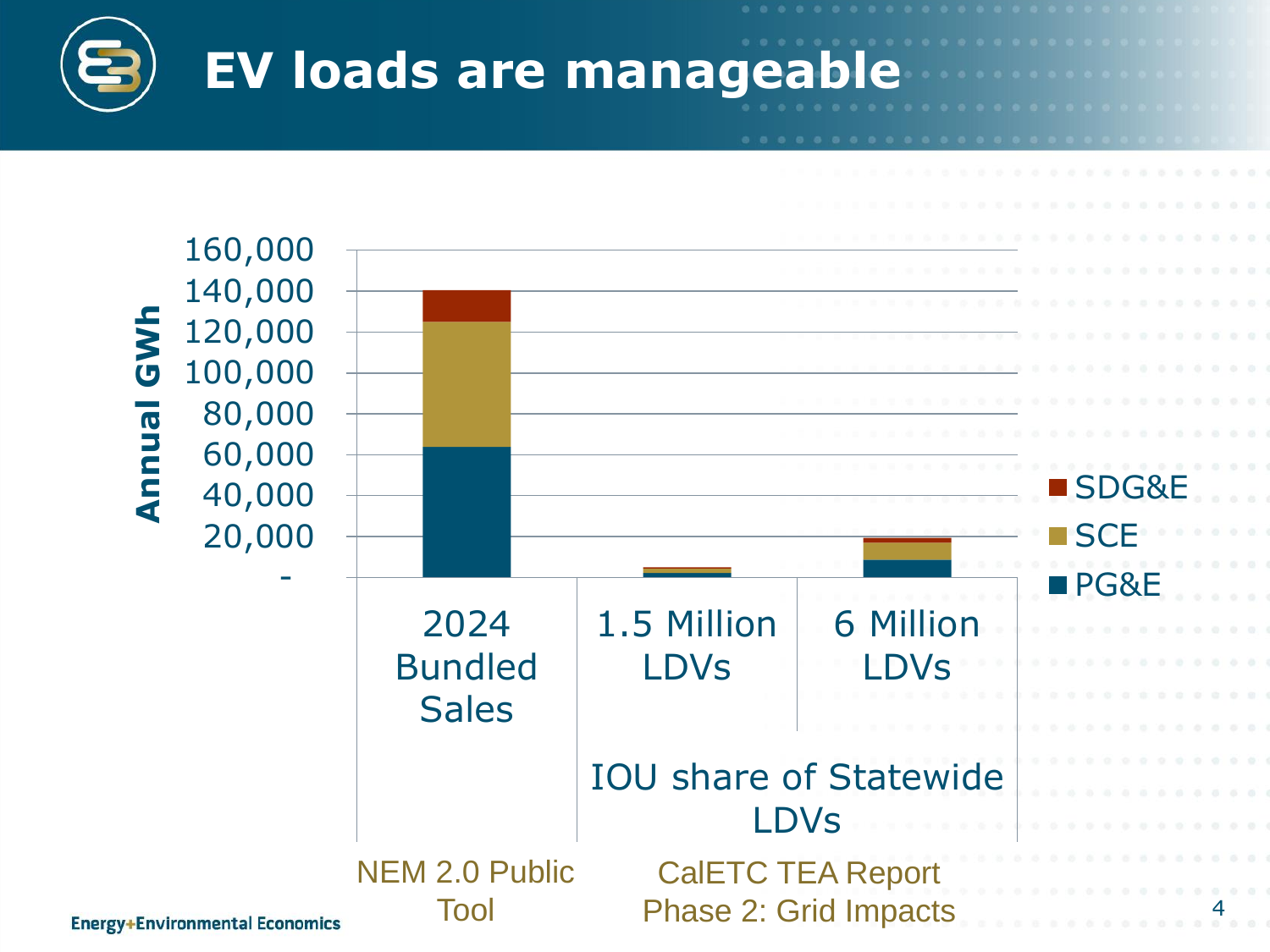## **Net economic benefits are robust across multiple scenarios**



### **Pacific Northwest: net economic (TRC) benefits for Seattle City Light (2015-2030)**

5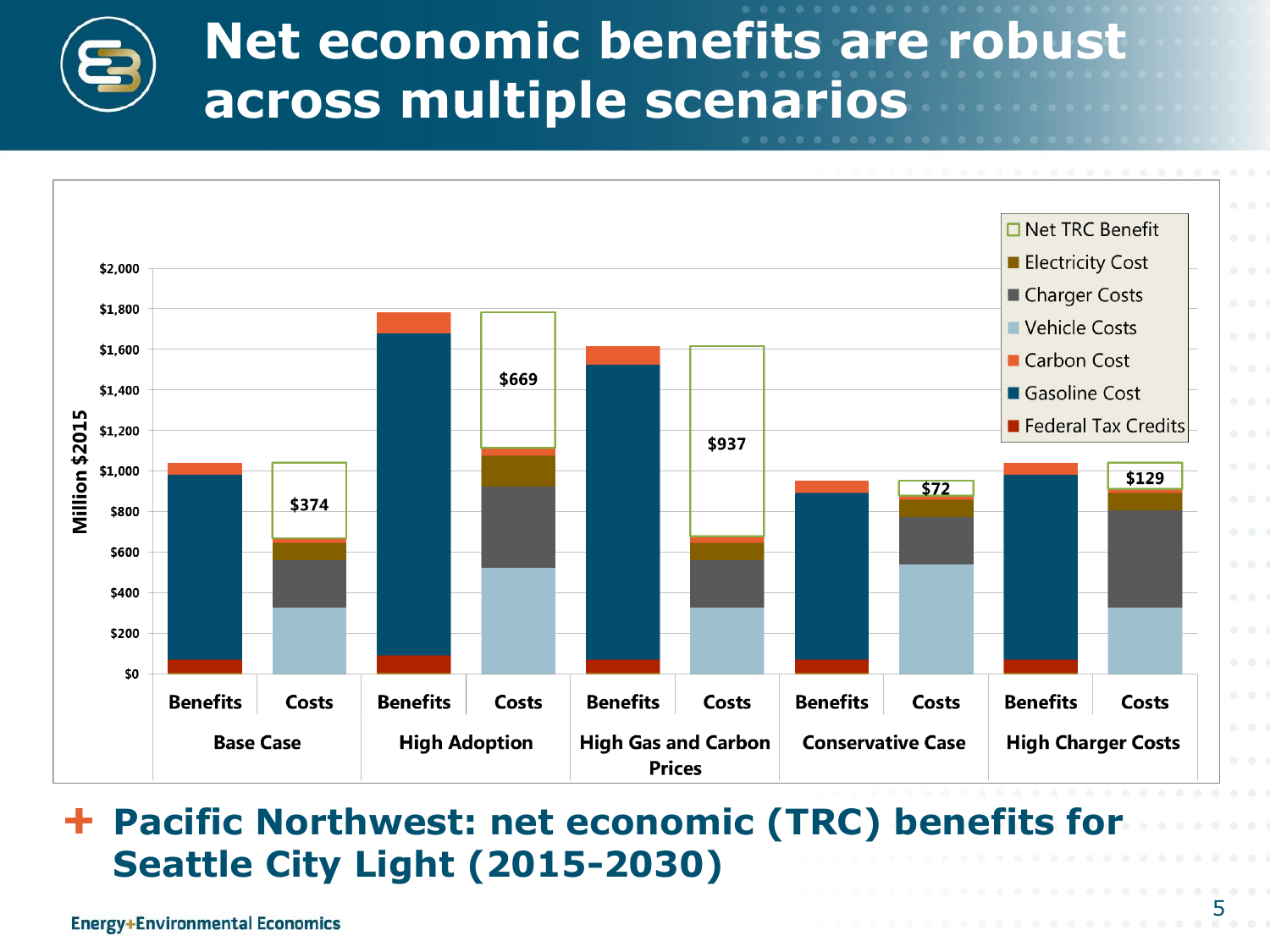# **Costs and benefits – MDV & HDV**

### **Economic (TRC) Societal (SCT)**



### **Present Value TRC and SCT benefits of \$3.5 and \$4.4 Billion respectively (2015-2030)**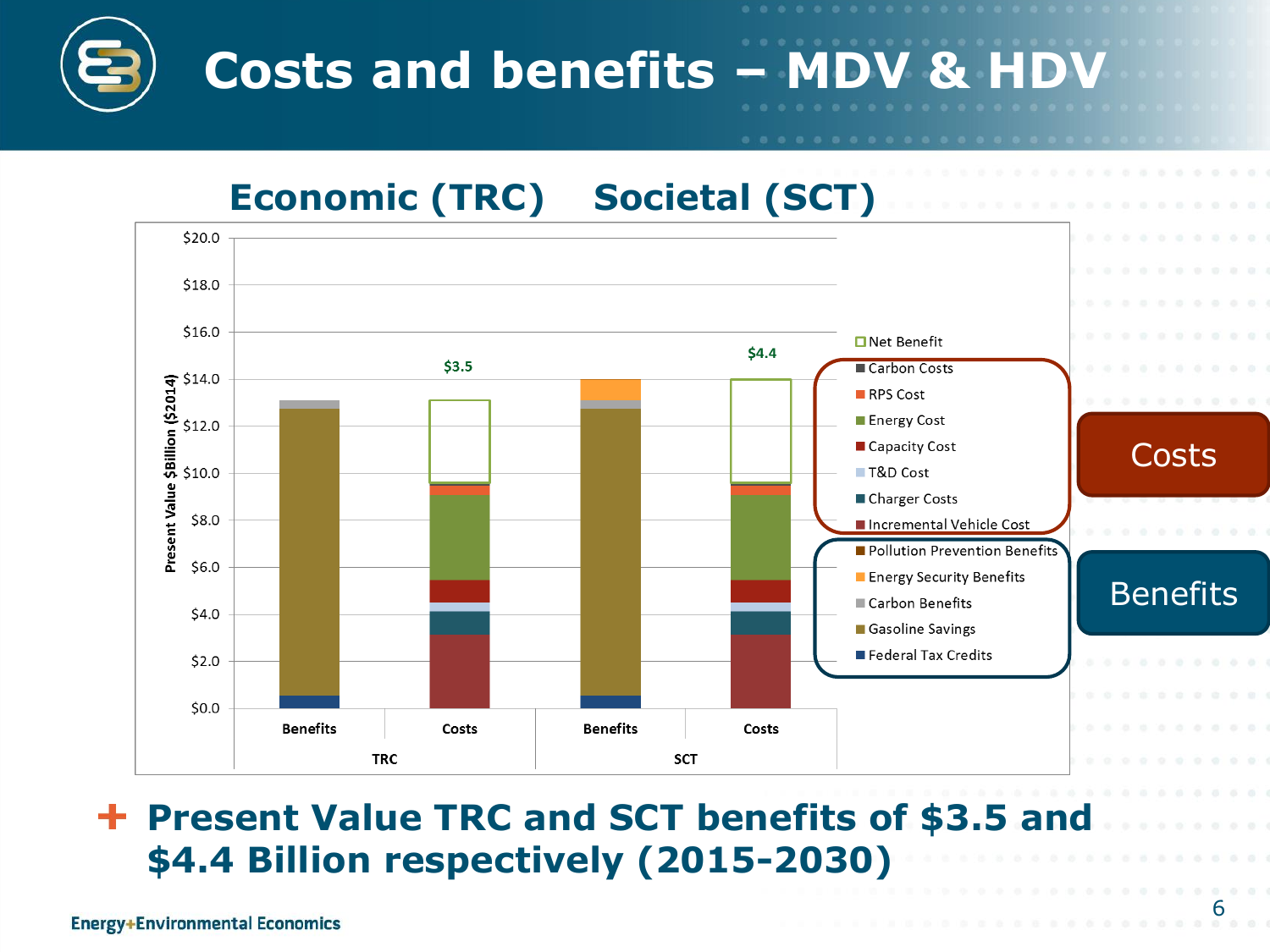



**Busses**

### **Truck Stop Electrification**

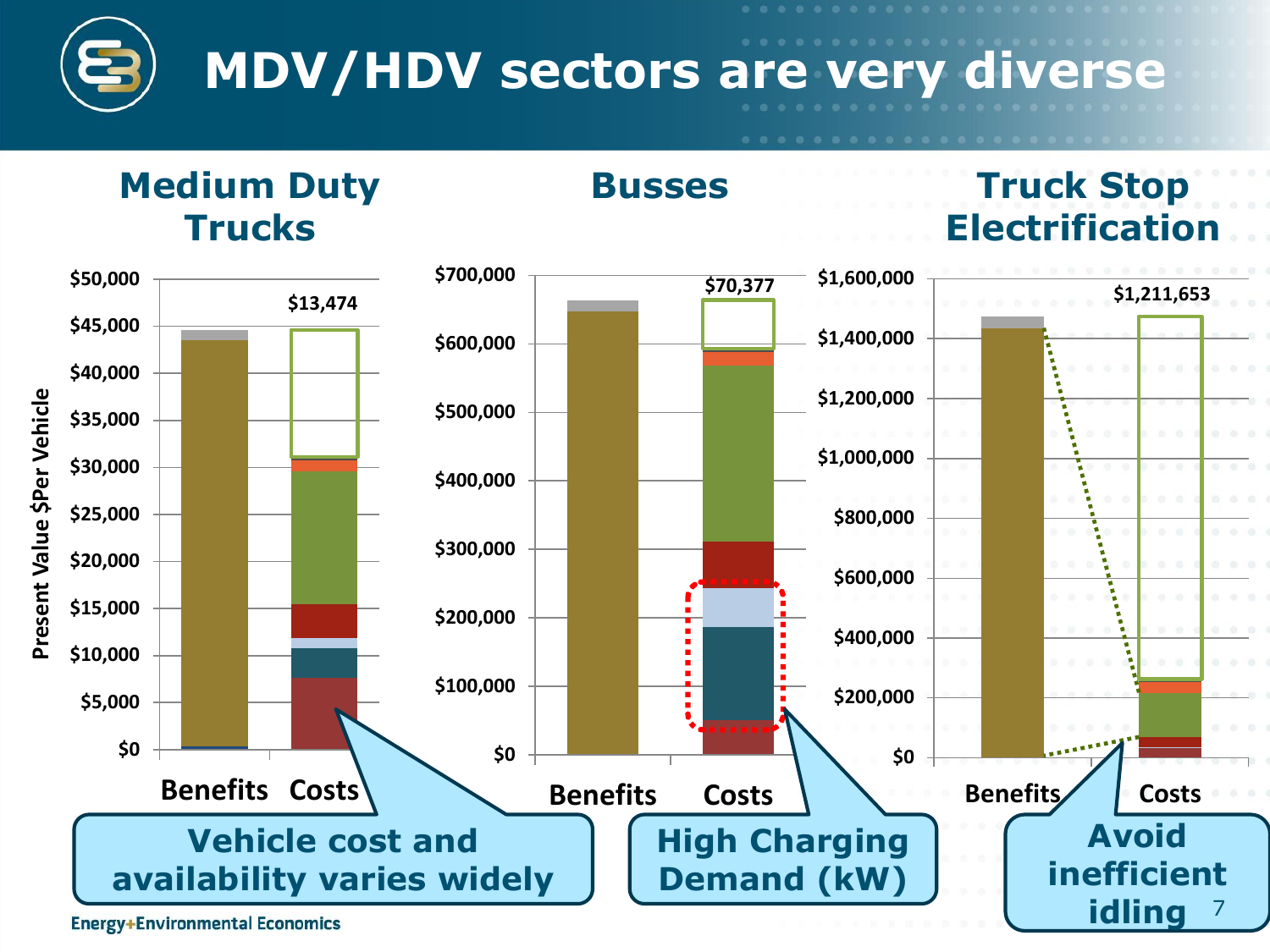

| Key drivers of net-<br><b>benefits</b> | <b>Key levers to drive</b><br><b>benefits</b>                                                  |
|----------------------------------------|------------------------------------------------------------------------------------------------|
| Vehicle adoption and<br>utilization    | Cost & performance<br><b>Convenient charging</b>                                               |
| <b>Charger utilization</b>             | Performance & location<br><b>Business model</b>                                                |
| Charging infrastructure<br>costs       | 'Make-ready' costs<br><b>Charging level</b><br>Public chargers per car                         |
| Distribution infrastructure<br>costs   | <b>Managed charging</b><br><b>Charger utilization</b><br><b>Charging level</b><br><sup>R</sup> |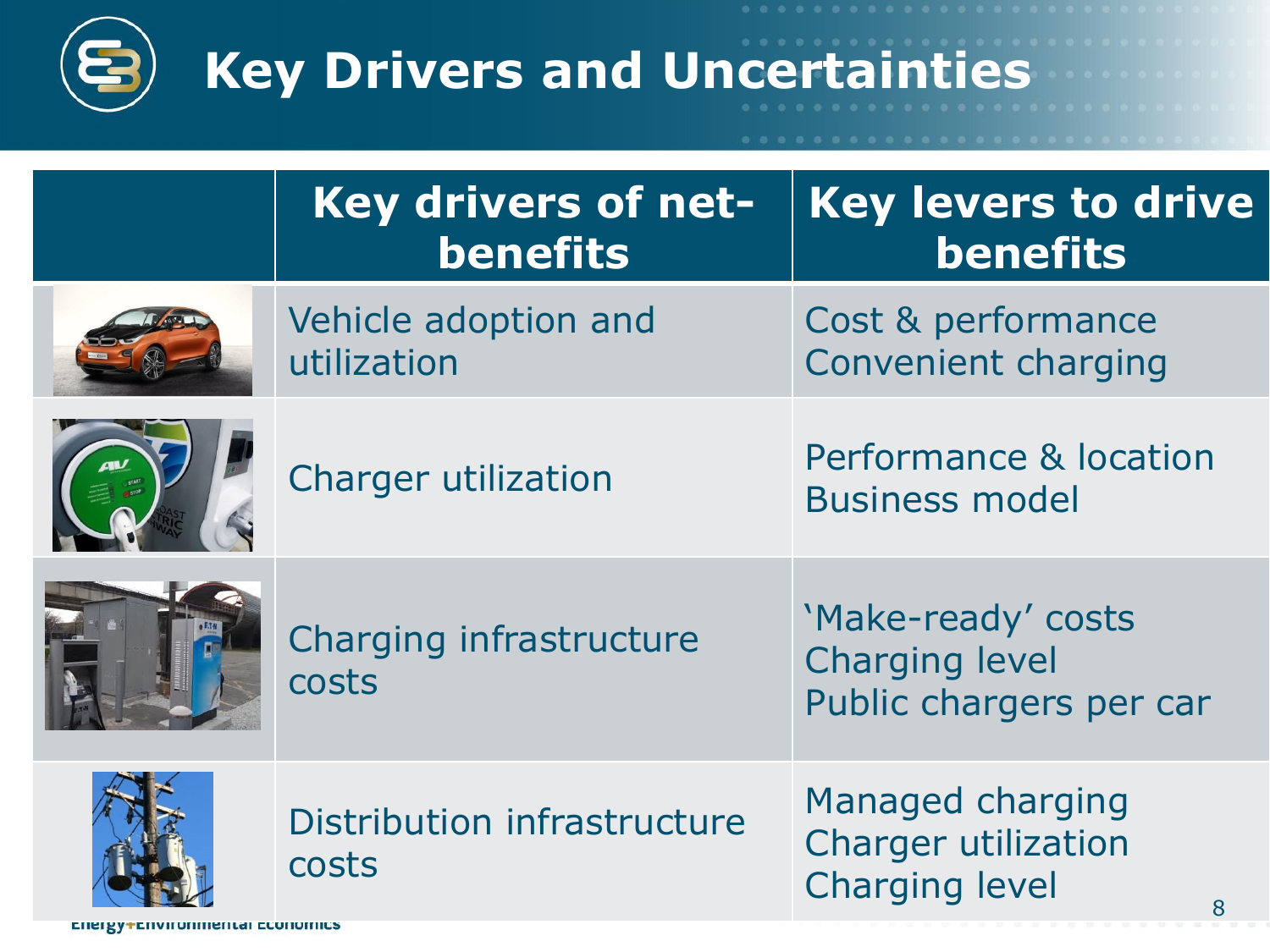## **'Cost-effectiveness' is changing across multiple proceedings**

### **Cost-effectiveness Framework**



- reduce cost and emissions required to meet forecasted loads with distributed energy resources
- Compare cost of delivered electricity to conventional resource plan (*\$/kWh, \$/kW-Yr*.)
- Evaluate marginal changes in energy sector

### **GHG Reduction Goals**



- Minimize costs to achieve forecasted GHG reductions across energy, transportation and industrial sectors
- Compare cost of carbon reduction in transformational resource plans (*Hint: not just comparing \$/ton*)
- Evaluate systemic changes across multiple sectors